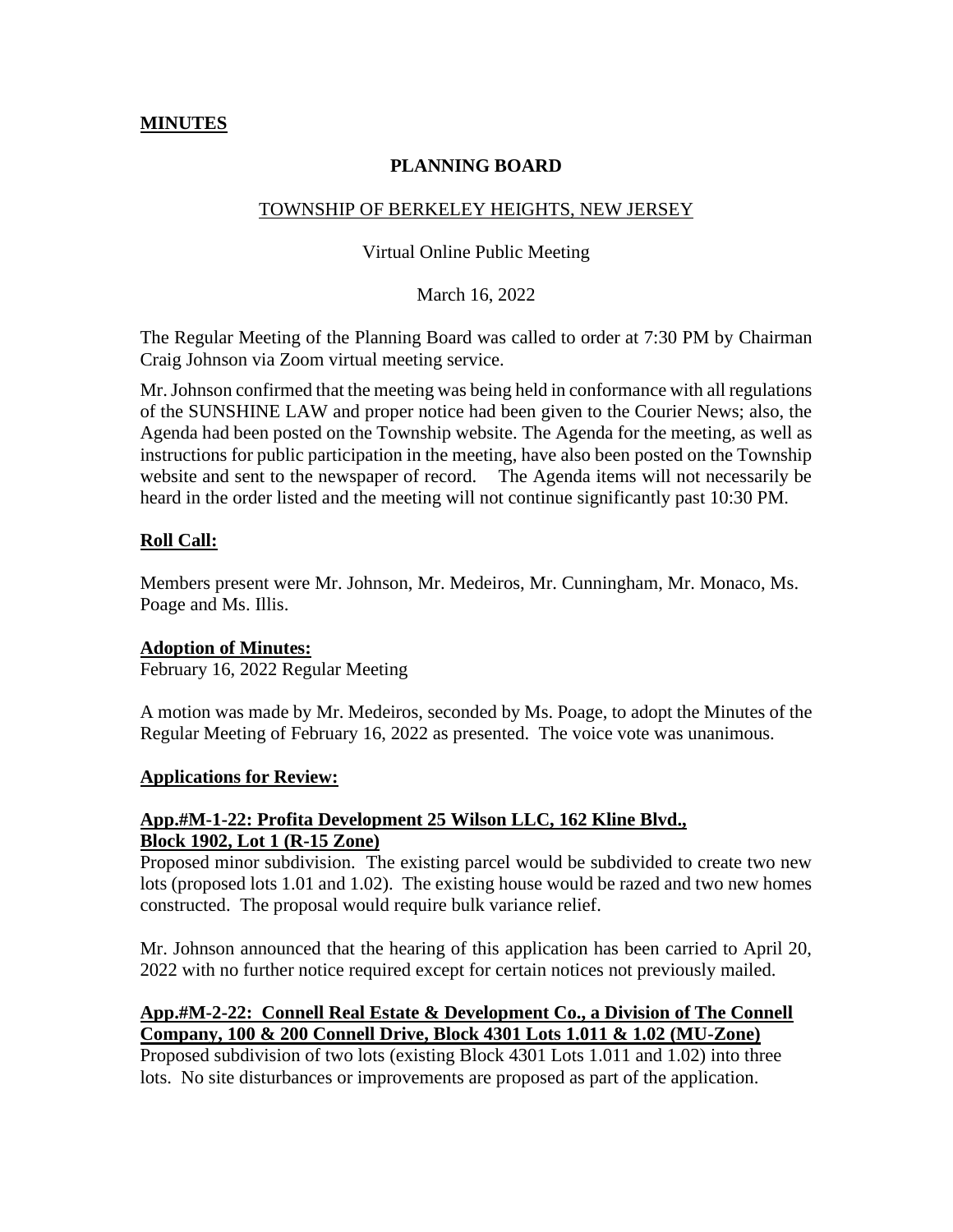MINUTES – Planning Board Page 2 Regular Meeting March 16, 2022

Mr. Robertson advised that this application for minor subdivision has been reviewed by the Technical Review Committee and referred to the Planning Board for determination that it should be classified as a minor subdivision. Mr. Robertson explained the criteria for such a determination and the procedures followed by the Technical Review Committee.

A motion was made by Ms. Poage, seconded by Mr. Medeiros, to deem App.#M-2-22: Connell Real Estate & Development Co., a Division of The Connell Company, 100 & 200 Connell Drive, Block 4301 Lots 1.011 & 1.02 (MU-Zone) a minor subdivision as recommended by the Technical Review Committee. The roll call vote was 5-1 with Mr. Johnson, Mr. Medeiros, Mr. Cunningham, Mr. Monaco and Ms. Poage voting in favor and Ms. Illis opposed.

Peter Flannery, attorney for the applicant, stated that the purpose of the subdivision is to create a third lot where there are two lots existing.

Bryan Waisnor, engineer, was sworn, provided his professional and educational background and was accepted as an expert witness. Mr. Waisnor presented Exhibit A-1 – existing tax lot configuration, and Exhibit  $A-2$  – proposed tax lot configuration showing three lots. He noted that the purpose of the subdivision is to separate the open space and grove areas on a separate tax lot for financing purposes. There are no variances being requested and there will be no impact on the impervious coverage.

Mr. Waisnor stated that he has reviewed Mr. Solfaro's report, and the applicant will comply with the suggestions made and provide the further information requested.

Mr. Solfaro, Township Engineer, stated that all of his comments have been satisfied.

Mr. Hughes, Township Planner, stated that subdivisions of this type are permitted, and he agreed with the interpretation presented in Mr. Waisnor's testimony.

In response to a question regarding site improvements, Mr. Flannery stated that any proposed improvements would be subject to a separate application before the Board. Mr. Waisnor described the existing improvements on the site and stated that any further improvements would have to be approved by the Board.

In response to a question regarding possible tax impact of the subdivision, Mr. Flannery stated that he believes the taxes will remain the same as the three lots will have the same value. The purpose of the subdivision is to preserve the open space so that it is not encumbered by any mortgage.